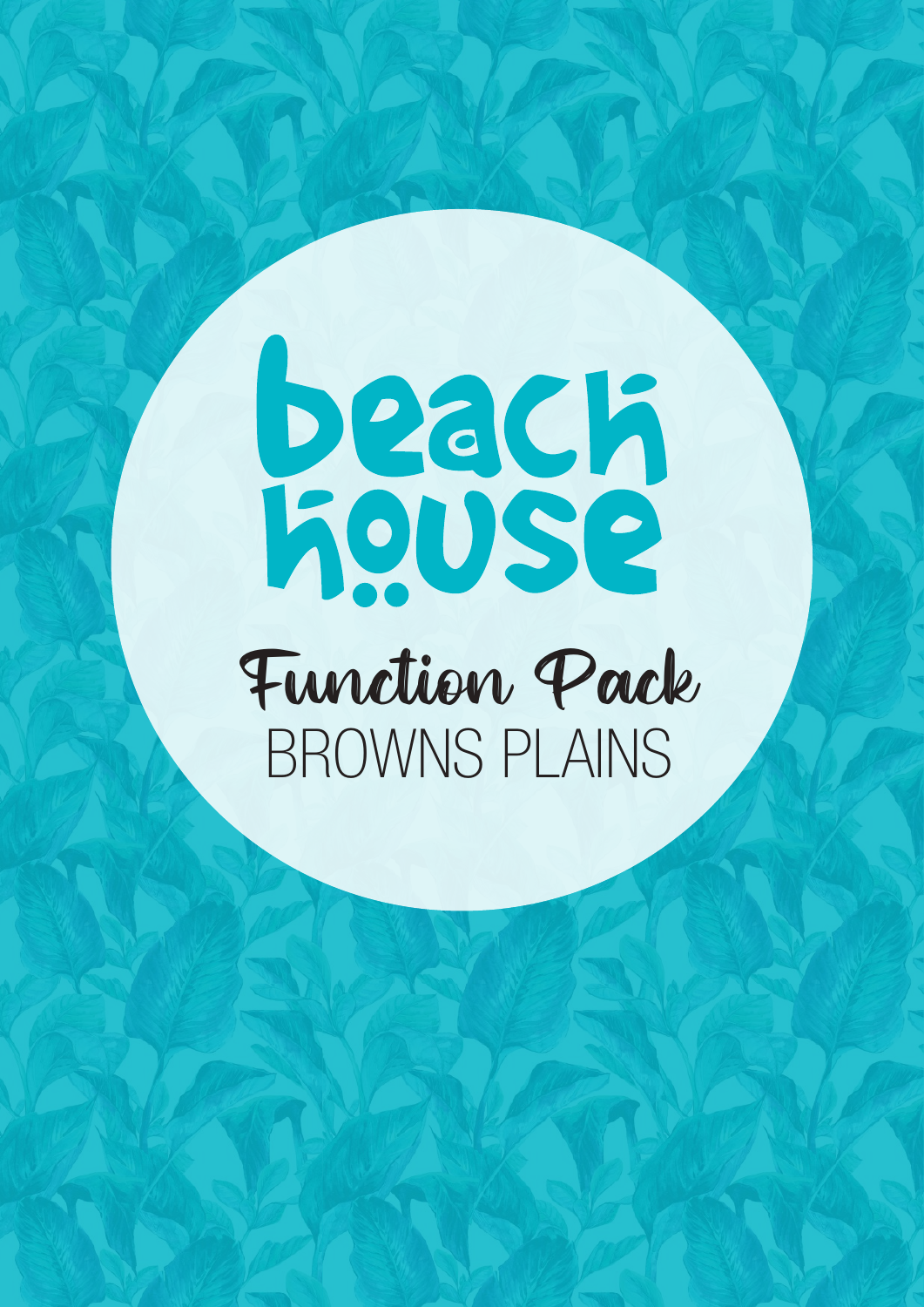Information





Beach House Bar & Grill boasts fabulous function areas that can make your next event one to remember.

Our venue can accommodate your next function, whether it's a small gathering or large party.

From morning meetings & cocktail parties to set menu dinner functions, there are a range of packages to suit every need and budget. Our areas can easily be joined to create bigger spaces for your event and our functions team is ready to help you decide or offer advice.

Feel free to talk to us about any special requests you may have and we will do our best to accommodate your needs. Minimum spends apply and our functions team will be happy to discuss your requirements.

**facebook.com/BeachHouseBROWNSPLAINS.com/**  $\tt{DUSEBARGRILL.COM} \qquad \qquad \textrm{≥}$  brownsplains@beachhousebargrill.com

 $\sim$  07 3420  $\mu$  3420  $\mu$  3420  $\mu$  3420  $\mu$  3420  $\mu$  3420  $\mu$  3420  $\mu$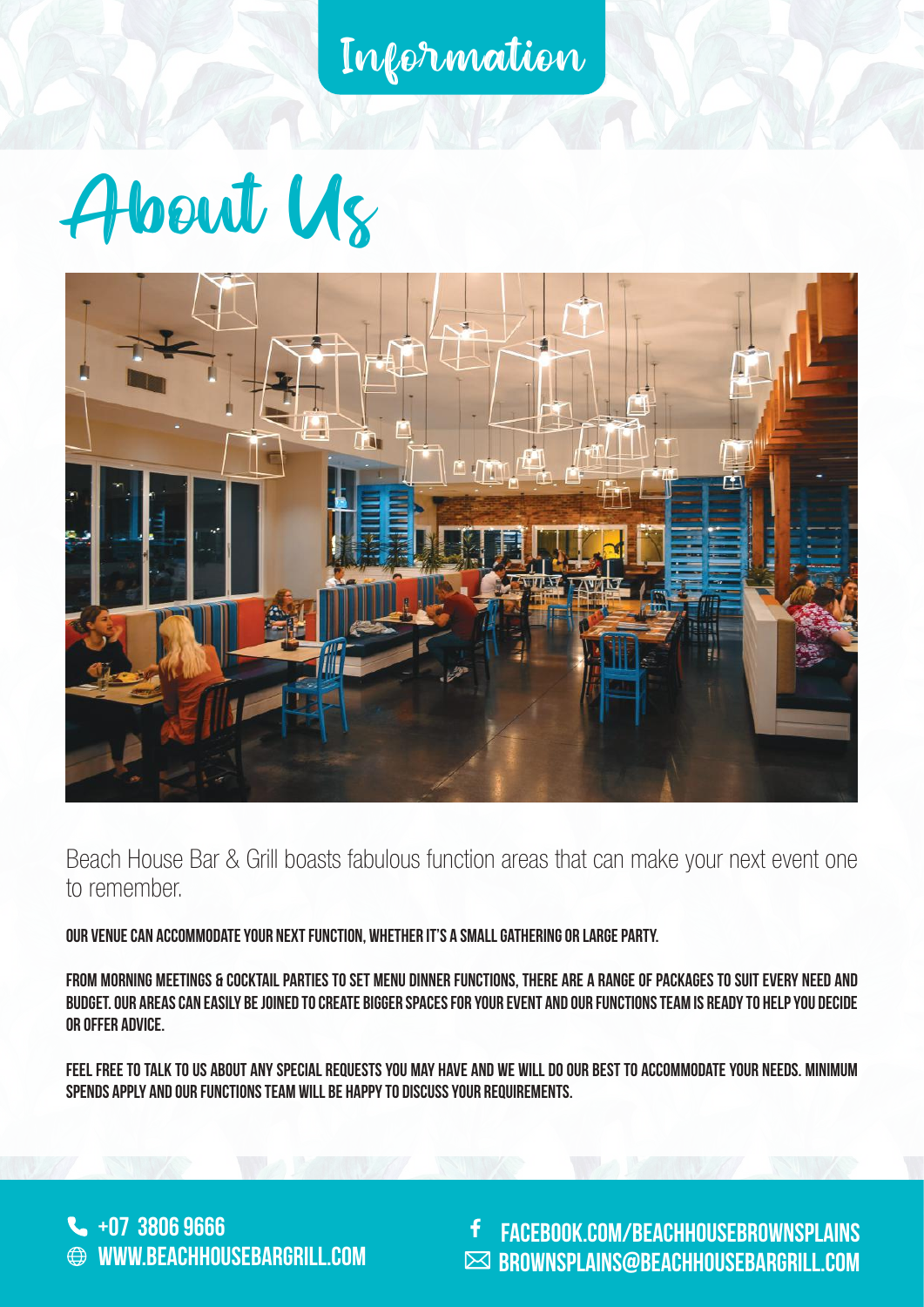Information

## Location



Conveniently located at Grand Plaza Shopping Centre

Address. Grand Plaza FS5, 27-49 Browns Plains Rd, Browns Plains Qld, 4118



#### CONTACT

Contact a member of our functions team today to arrange your next event.

| Ph.       |  |
|-----------|--|
| E-mail.   |  |
| Web.      |  |
| Facebook. |  |

07 3806 9666 brownsplains@beachhousebargrill.com Web. www.beachhousebargrill.com Facebook. facebook.com/BeachHouseBrownsPlains



**+07 3806 9666 example 107 3806 9666 www.beachhousebargrill.com** +07 3420 0711 www.beachhousebargrill.com

**facebook.com/BeachHouseBROWNSPLAINS.com/**  $\tt{DUSEBARGRILL.COM} \qquad \qquad \textrm{≥}$  brownsplains@beachhousebargrill.com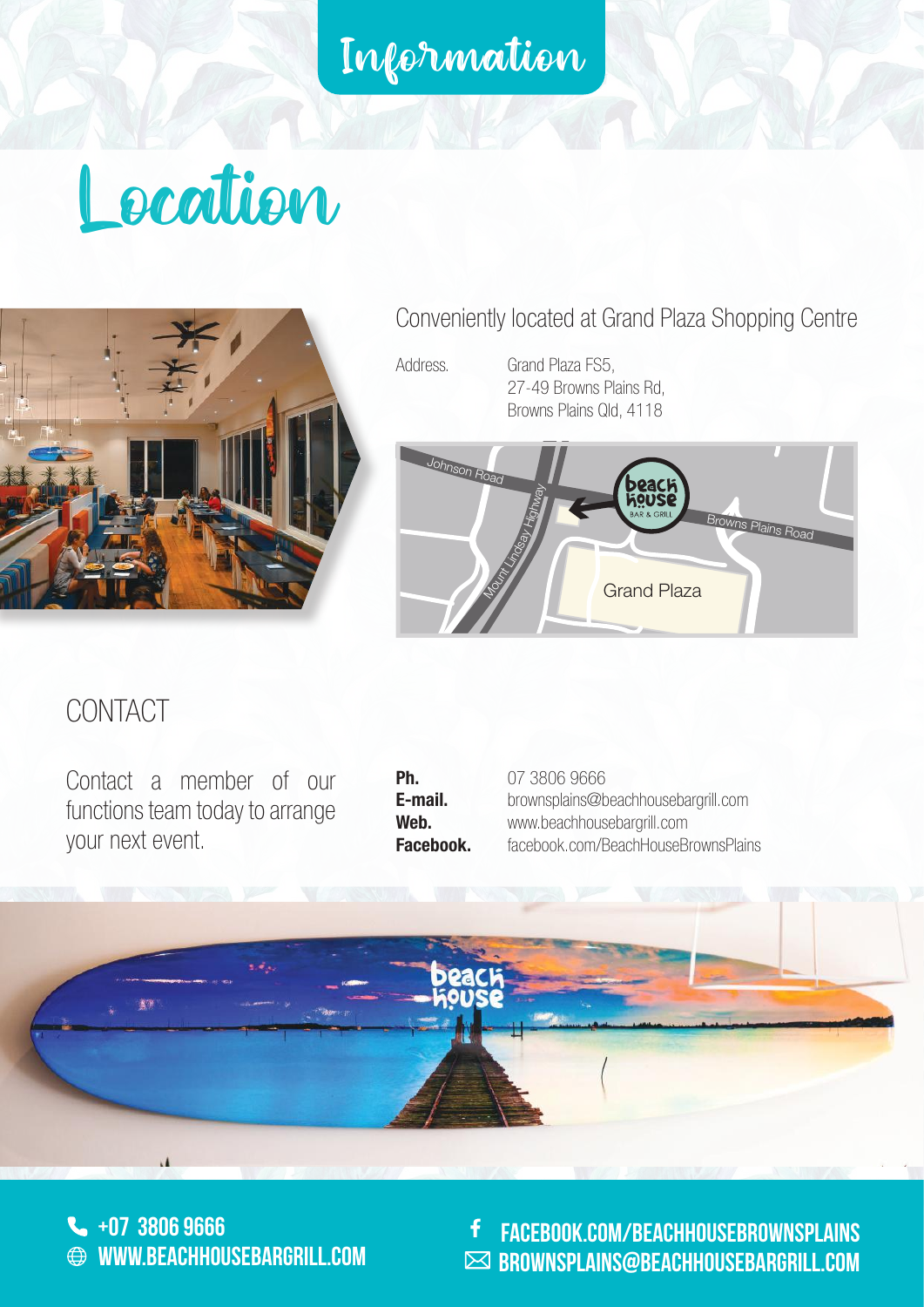

### Canapé Prices

**Selection of 4 for \$20 pp**

**Selection of 6 for \$30 pp**

**Selection of 8 for \$40 pp**

**Add additional items for \$5 each**

 $+0.24$  3420  $-0.24$  3420  $-0.24$  3420  $-0.24$  3420  $-0.24$  3520  $-0.24$  3520  $-0.24$  3520  $-0.24$  3720  $-0.24$  3720  $-0.24$  3720  $-0.24$  3720  $-0.24$  3720  $-0.24$  3720  $-0.24$  3720  $-0.24$  3720  $-0.24$  3720  $-0.24$  3720

Canapé Menu **Chicken Wings in Peri Peri (MG) or bbq sauce Prawn Spring Rolls Salt & Pepper Squid Bites Coconut Prawns with Sweet Chilli Sauce Vegetable Spring Rolls (v) Vegetable Samosas (v) Margherita Arancini Balls (V) Satay Chicken Skewers in Satay Sauce (MG) Meatballs with Rich Tomato Sauce & Parmesan (MG) Falafel (V+Vegan + mg) Thai Fish Cakes (MG) Crumbed Cheesy Sticks (v)**

**dietary information**

**V - Vegetarian | MG - minimal gluten | MGO minimal gluten option - plese ask our staff At beach house we do our best to cater for people with food allergies and dietary requirements. However, we cannot guarantee an environment completely free from allergens, so traces of some ingredients may still be present in our meals.**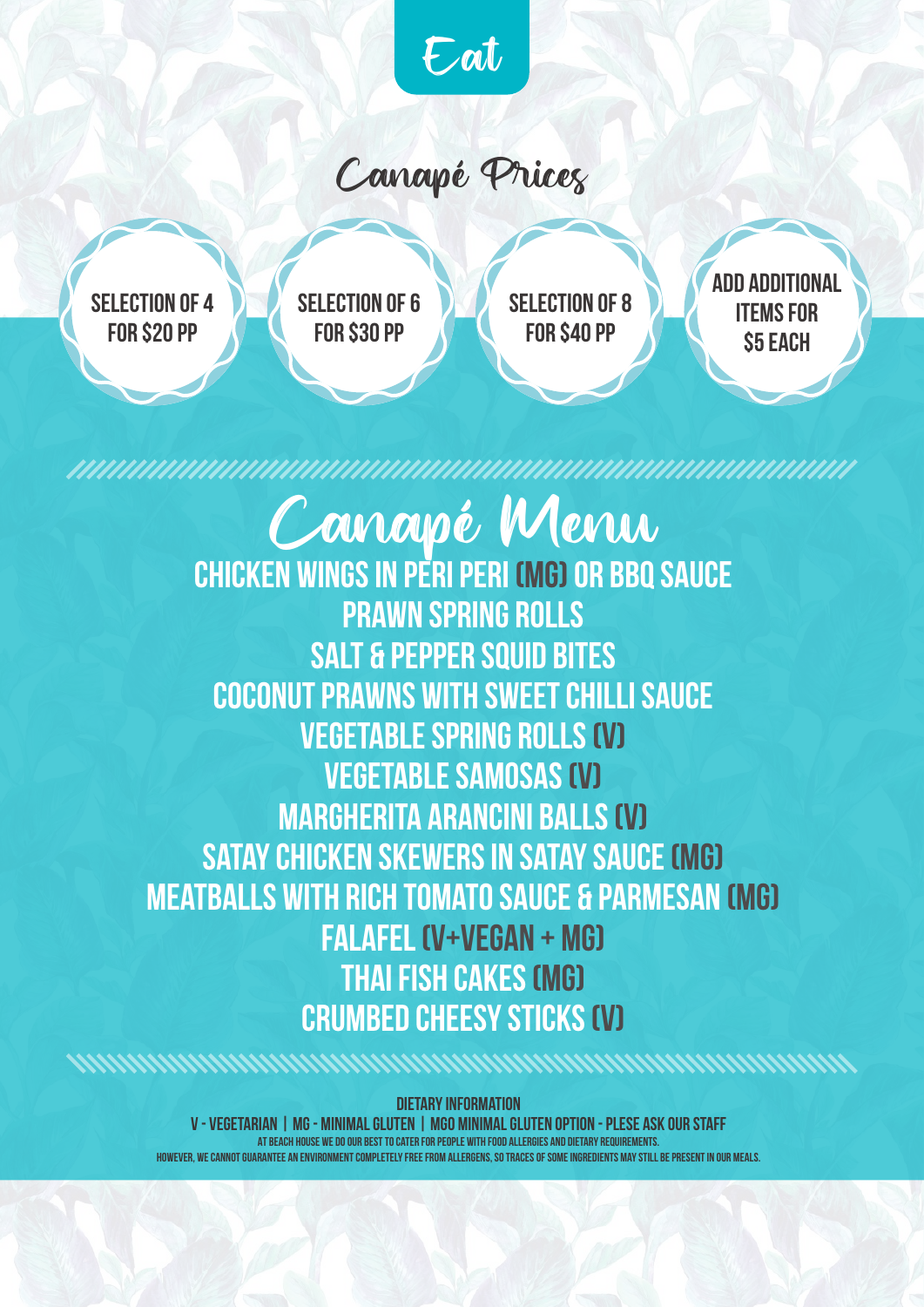

## Set Menus |**25-120 persons Alternate Drop (choose 2 items per course)**









#### **Entrée** Caesar salad - Cos Lettuce, Croutons, Bacon, Ceasar Dressing & Parmesan Cheese (MGo) Salt & Pepper Calamari served with Lemon Wedges & Garlic Aioli Sauce (MG) Margherita Arancini Balls with Mozzerella & a Rich Napoli Sauce (V) Crispy Chicken Wings with BBQ Sauce & Ranch Dressing (MG)

**MAIN COURSE** 2006 EYE FILLET WITH MASHED POTATOES, SEASONAL VEGETABLES & MUSHROOM SAUCE (MGO) Gnocchi Napolitana - Rich Napolitana Sauce & Fresh Grated Parmesan Cheese (V) Life Saver Chicken - Grilled Chicken, Half Avocado, Mustard cream Sauce, Garden Salad & Chips (MGo) Fish 'N' Chips - Freshly Battered Hake, Coleslaw, Chips, Lemon Wedge & Tartare Sauce Char Grilled Salmon - Basil Pesto, Smashed Potato & Broccoli (MG)

**DESSERT** HOME MADE STICKY DATE PUDDING WITH CARAMEL SAUCE (MG+V) HOME BAKED CHOCOLATE BROWNIE WITH CHOCOLATE SAUCE (V) Fresh Fruit Salad with Whipped Cream (MG+V) Home Made Apple Crumble with Vanilla Ice Cream (v)

#### **BREAKFAST BUFFET/ plated breakfast \$20 pp**

Bacon, Scrambled Eggs, Beans, Mushrooms, Toast with Museli, Fresh Fruit with Tea & Coffee & Choice of Juices

**Muffin Break \$18 pp** Freshly Baked Muffins served with Tea & Coffee

#### **High Tea \$25 pp** Freshly Baked Muffins & a Selection of Cakes WITH A SANDWICH PLATTER WITH TEA AND COFFEE

## Group Meetings

#### **Ask our functions team for more information and pricing on how they can arrange your next team meeting, whether it be**

**Breakfast | Morning Tea | Lunch | Afternoon Tea | Dinner | Drinks**

**dietary information**

**V - Vegetarian | MG - minimal gluten | MGO minimal gluten option - plese ask our staff At beach house we do our best to cater for people with food allergies and dietary requirements.**

**However, we cannot guarantee an environment completely free from allergens, so traces of some ingredients may still be present in our meals.**

**+07 3806 9666 example 107 3806 9666 www.beachhousebargrill.com** +07 3420 0711 www.beachhousebargrill.com

**facebook.com/BeachHouseBROWNSPLAINS.com/**  $\tt{DUSEBARGRILL.COM} \qquad \qquad \textrm{≥}$  brownsplains@beachhousebargrill.com

 $\sim$  07 3420  $\mu$  3420  $\mu$  3420  $\mu$  3420  $\mu$  3420  $\mu$  3420  $\mu$  3420  $\mu$  3420  $\mu$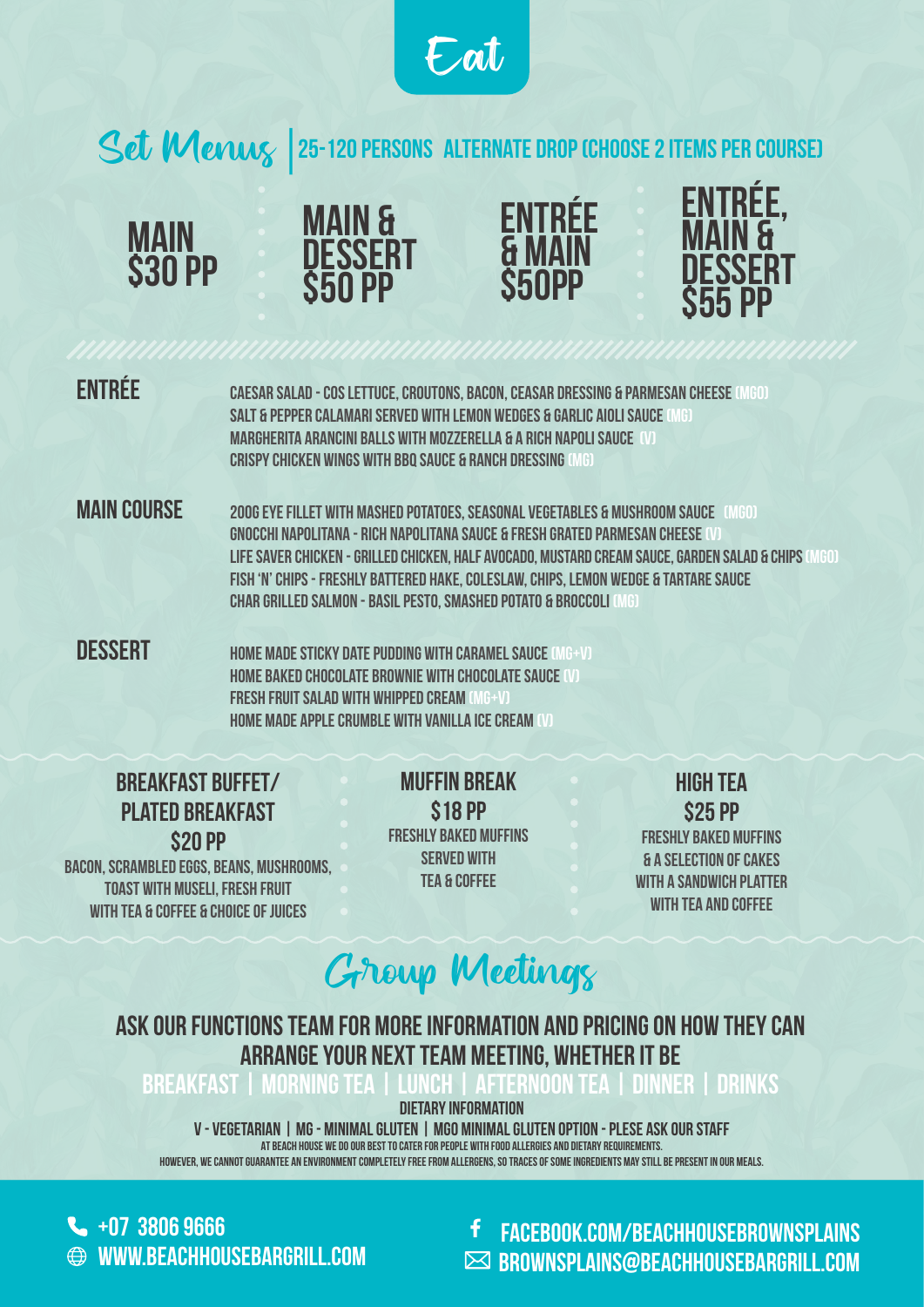Drink

## Packages for Cocktail Parties

#### **Bar Tab Set by Dollar Limit**

Bar Tab is set by Dollar Limit and is not limited by a time frame. The function holder may decide what they would like available on this type of bar tab. The functions manager can offer suggestions if needed.

**Bar Tab Set by Product** Bar Tab set by particular products selected.



**+07 3806 9666 example 107 3806 9666 www.beachhousebargrill.com** +07 3420 0711 www.beachhousebargrill.com

**facebook.com/BeachHouseBROWNSPLAINS.com/**  $\tt{DUSEBARGRILL.COM} \qquad \qquad \textrm{≥}$  brownsplains@beachhousebargrill.com

 $\sim$  07 3420  $\mu$  3420  $\mu$  3420  $\mu$  3420  $\mu$  3420  $\mu$  3420  $\mu$  3420  $\mu$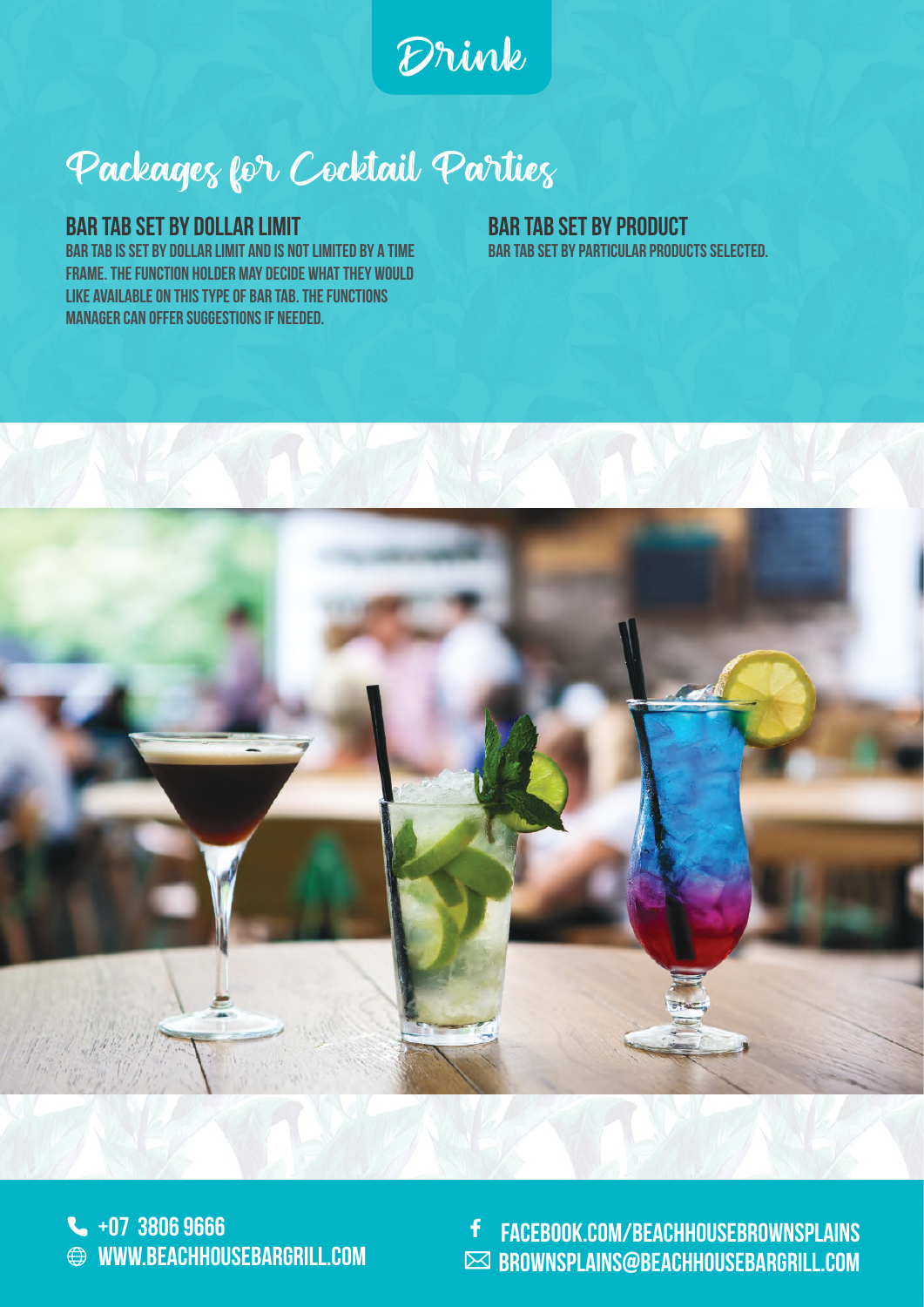Drink

## Packages for Set Menus

#### **Bar Tab Set by Dollar Limit**

Bar Tab is set by Dollar Limit and is not limited by a time frame. The function holder may decide what they would like available on this type of bar tab. The functions manager can offer suggestions if needed.

#### **Bar Tab Set by Product**

Bar Tab set by particular products selected.

#### **Custom Beverage Packages**

We are always happy to discuss any particular type of beverage package you would like, so if you feel none of our packages exactly meet your requirements, please do not hesitate to ask the Function Manager if variations are possible.

#### **Drinks Packages**

Total cost is determined by the number of people and has a set time limit. Two options exist for this beverage package: the "Surfing" drinks package and the "Sailing" drinks package.

These packages range in price from \$33 per head for a two-hour "Surfing" drink package through to \$61 per head for a four-hour "Sailing" drink package.

#### **1. SURFING PARTY DRINK PACKAGE (WITH SET MENU ONLY)**

2 HOURS AT \$33 PP 3 HOURS AT \$44 PP 4 HOURS AT \$54 PP

#### **Surfing Party Drink Package includes:**

| <b>WINF-</b>       | HOUSE WHITE, HOUSE RED, HOUSE SPARKLING                                                                                      |
|--------------------|------------------------------------------------------------------------------------------------------------------------------|
| <b>TAP BEER:</b>   | <b>LOCAL TAP BEERS AND CIDER</b>                                                                                             |
| <b>SOFT DRINK:</b> | COKE, ZERO, SPRITE, LIFT, GINGER ALE                                                                                         |
| <b>JUICE:</b>      | ORANGE JUICE, APPLE JUICE, PINEAPPLE JUICE<br><b>CRANBERRY JUICE</b>                                                         |
|                    | 2. SAILING PARTY DRINK PACKAGE (WITH SET MENU ONLY)<br>2 HOURS AT \$41 PP<br>3 HOURS AT \$51 PP<br><b>4 HOURS AT \$61 PP</b> |
|                    |                                                                                                                              |

#### **Sailing Party Drink Package includes:**

| <b>WINE:</b>          | <b>HOUSE WHITE, HOUSE RED, HOUSE SPARKLING</b>                        |
|-----------------------|-----------------------------------------------------------------------|
| <b>TAP BEER:</b>      | <b>LOCAL TAP BEERS AND CIDER</b>                                      |
| <b>BASIC SPIRITS:</b> | <b>SELECTION OF BASIC SPIRITS</b>                                     |
| <b>SOFT DRINK:</b>    | COKE, ZERO, SPRITE, LIFT, GINGER ALE                                  |
| <b>JUICE:</b>         | ORANGE JUICE, APPLE JUICE, PINEAPPLE JUICE,<br><b>CRANBERRY JUICE</b> |

**+07 3806 9666 example 107 3806 9666 www.beachhousebargrill.com** +07 3420 0711 www.beachhousebargrill.com

**facebook.com/BeachHouseBROWNSPLAINS.com/**  $\tt{DUSEBARGRILL.COM} \qquad \qquad \textrm{≥}$  brownsplains@beachhousebargrill.com

 $\sim$  07 3420  $\mu$  3420  $\mu$  3420  $\mu$  3420  $\mu$  3420  $\mu$  3420  $\mu$  3420  $\mu$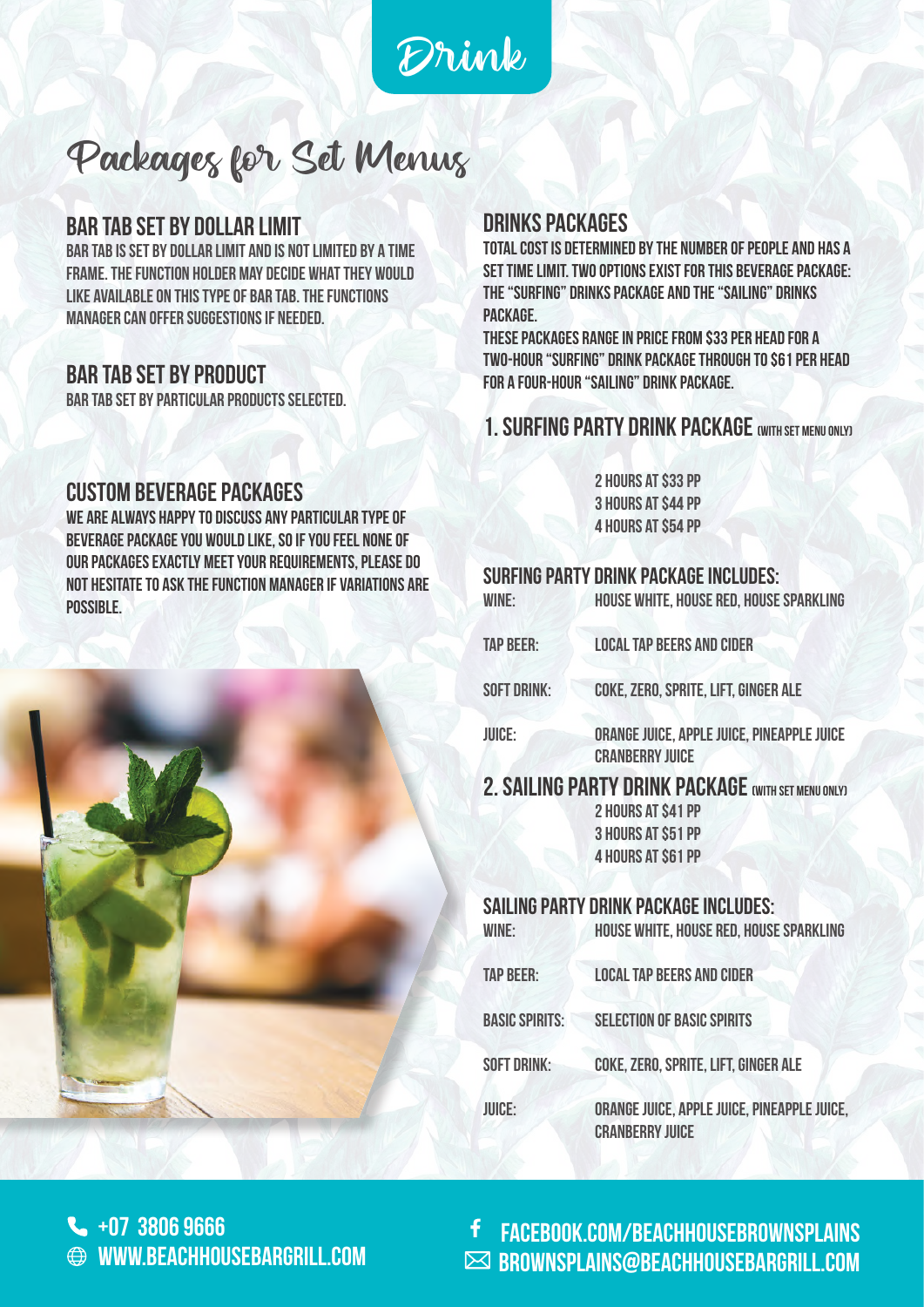## Function Extras

Special Requests

Please note that most special requests can be catered for including Vegetarian, Gluten-Free, Allergen Listings and Cooking Styles, not to mention changes in the room by agreement with the Functions Manager.

| Decoration<br><b>DECORATIONS PACKAGE 1</b><br><b>3 BUNCHES OF HELIUM BALLOONS</b>                                                                                                             | <b>\$40</b> |
|-----------------------------------------------------------------------------------------------------------------------------------------------------------------------------------------------|-------------|
| <b>DECORATIONS PACKAGE 2</b><br><b>6 BUNCHES OF HELIUM BALLOONS</b>                                                                                                                           | \$75        |
| Decorations Package 3<br><b>10 BUNCHES OF HELIUM BALLOONS</b>                                                                                                                                 | \$100       |
| <b>XMAS DECORATIONS PACKAGE</b><br><b>-3 BUNCHES OF HELIUM BALLOONS</b><br>-TARI F RIINNFRS<br>-FAIRY LIGHTS<br>-TEA LIGHTS<br>-CHRISMAS TABLE-TOPPERS<br>-RONRONS<br>-TINSEL & TABLE-TOPPERS | S90         |

#### **Birthday Package \$70**

-1 Number Balloons Bunch (e.g 1 & 8 for 18th) 4 bunch Helium Balloons table runners

#### **\*Custom Packages Available**





 $\sim$  07 3420  $\mu$  3420  $\mu$  3420  $\mu$  3420  $\mu$  3420  $\mu$  3420  $\mu$  3420  $\mu$  3420  $\mu$ 

**+07 3806 9666 example 107 3806 9666 www.beachhousebargrill.com** +07 3420 0711 www.beachhousebargrill.com

Entertainment **In House Music System** We have our own in house Audio System which has over 10,000 songs Run by the Crowd DJ App. App available on

iTunes and Google Play store to download to check into the venue to request your songs.

#### **AV SYSTEM**

Each function area at Beach House has television monitors available for function holders to utilise with appropriate content. Please feel free to discuss this with our functions manager. This comes at \$50 per function.

#### **WRISTBANDS**

WRIST BANDS REQUESTED FOR FUNCTIONS (BAR TAB identification) can be purchased from the venue at \$10 per function.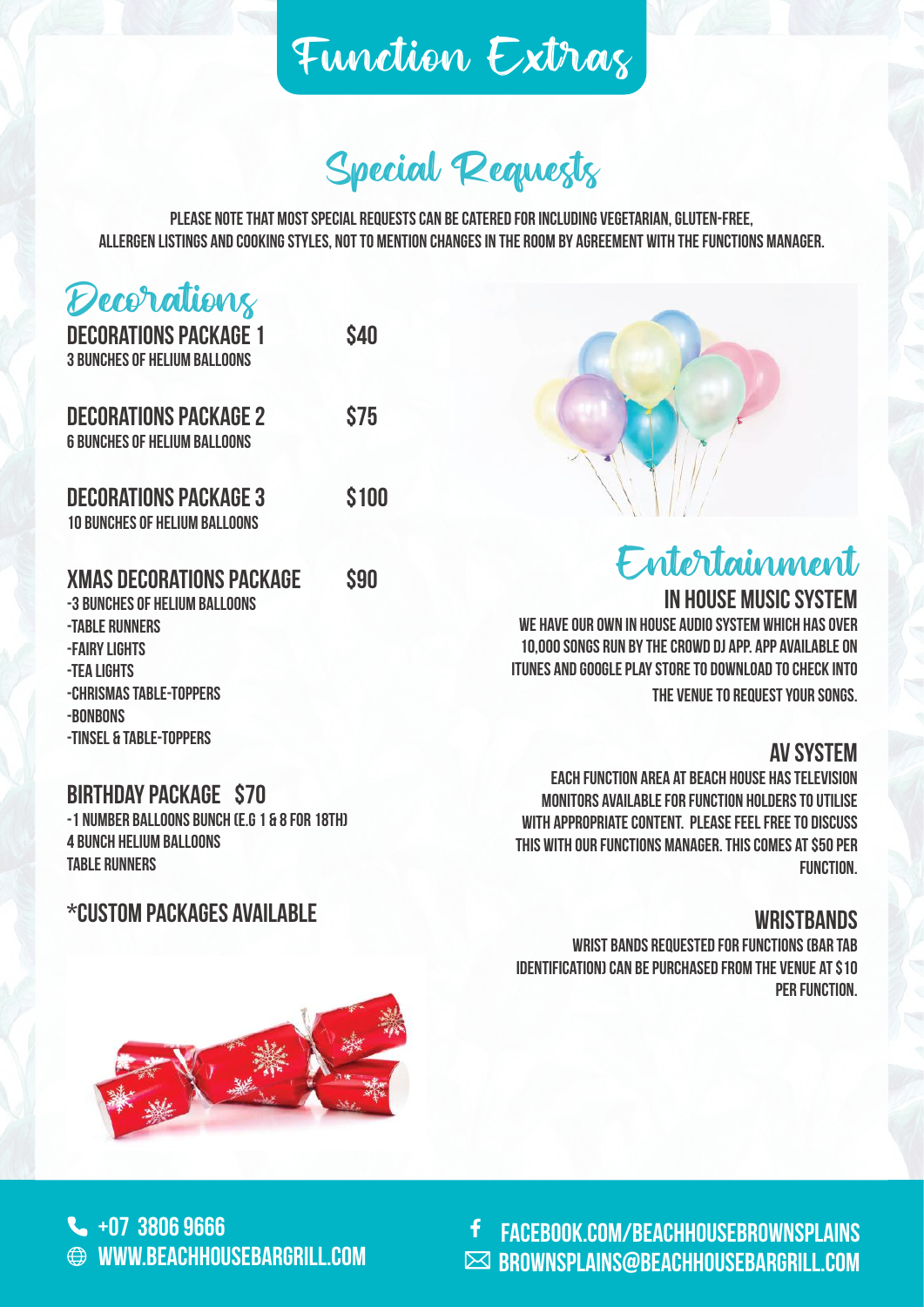Important Stuff

Terms and Conditions

#### **Confirmation**

A booking is only confirmed upon receipt of a deposit of \$300. Final payment is required 7 days prior to the event, including the minimum spend amount. In certain exceptional circumstances, it may be necessary to assign a different area/ room, Beach House will provide sufficient notice where possible.

#### **Bookings, Payments and Deposits**

Final details are due no later than fourteen working days prior to the booking date.

100% of the minimum spend amount is to be spent on food, beverage, decoration and function extras, excluding security. Menus are subject to change at any time in line with produce availability.

Final numbers are due seven days prior to the booking date. Decreased event numbers within five working days will not be accepted. Increased event numbers within five working days must be discussed with our Functions Coordinator. Payments can be made by credit card, cash, cheque or direct deposit. Please email through a remittance statement to our Functions Coordinator for confirmation of payment. Should you require a tax invoice, please request one from our Function Coordinator. Cheque payments are required 14 days prior to event. One bill will be provided per function. A credit card is required as a security bond in the instance of any damages caused.

**Bank Deposit: Raw Group Browns Plains Pty Ltd BSB: 084-004 A/C: 13-660-1438**

#### **Decorations and Theming**

Theming and decorating must be prearranged and approved by our Functions Coordinator and must include details of any decorations not supplied by Beach House. Decorating the function space is allowed, however certain decorations are not permitted (i.e. confetti, sticky tape, table scatters and party poppers). In the instance that these are used, the client is liable for any damages caused and/or cleaning expenses associated.

Apart from birthday cakes, no other food is permitted to be brought into the venue.

#### **Belongings and Gifts**

All belongings and gifts are to be collected upon conclusion of the function. Should storage be required, this must be prearranged with our Function Coordinator prior to the function date.

Beach House does not accept responsibility for the injury, damage or loss of any client's property left in the premises prior to, during or after an event. Any damages caused to Beach House property during an event are the financial responsibility of the client.

#### **SECURITY**

Where a function requests a crowd controller or a function is deemed to require a crowd controller by our functions team, the crowd controller will be organised by Beach House. All associated costs incurred must be paid by the function holder prior to the event. Talk to our Functions Coordinator for more information.

**facebook.com/BeachHouseBROWNSPLAINS.com/**  $\tt{DUSEBARGRILL.COM} \qquad \qquad \textrm{≥}$  brownsplains@beachhousebargrill.com

 $\sim$  07 3420  $\mu$  3420  $\mu$  3420  $\mu$  3420  $\mu$  3420  $\mu$  3420  $\mu$  3420  $\mu$  3420  $\mu$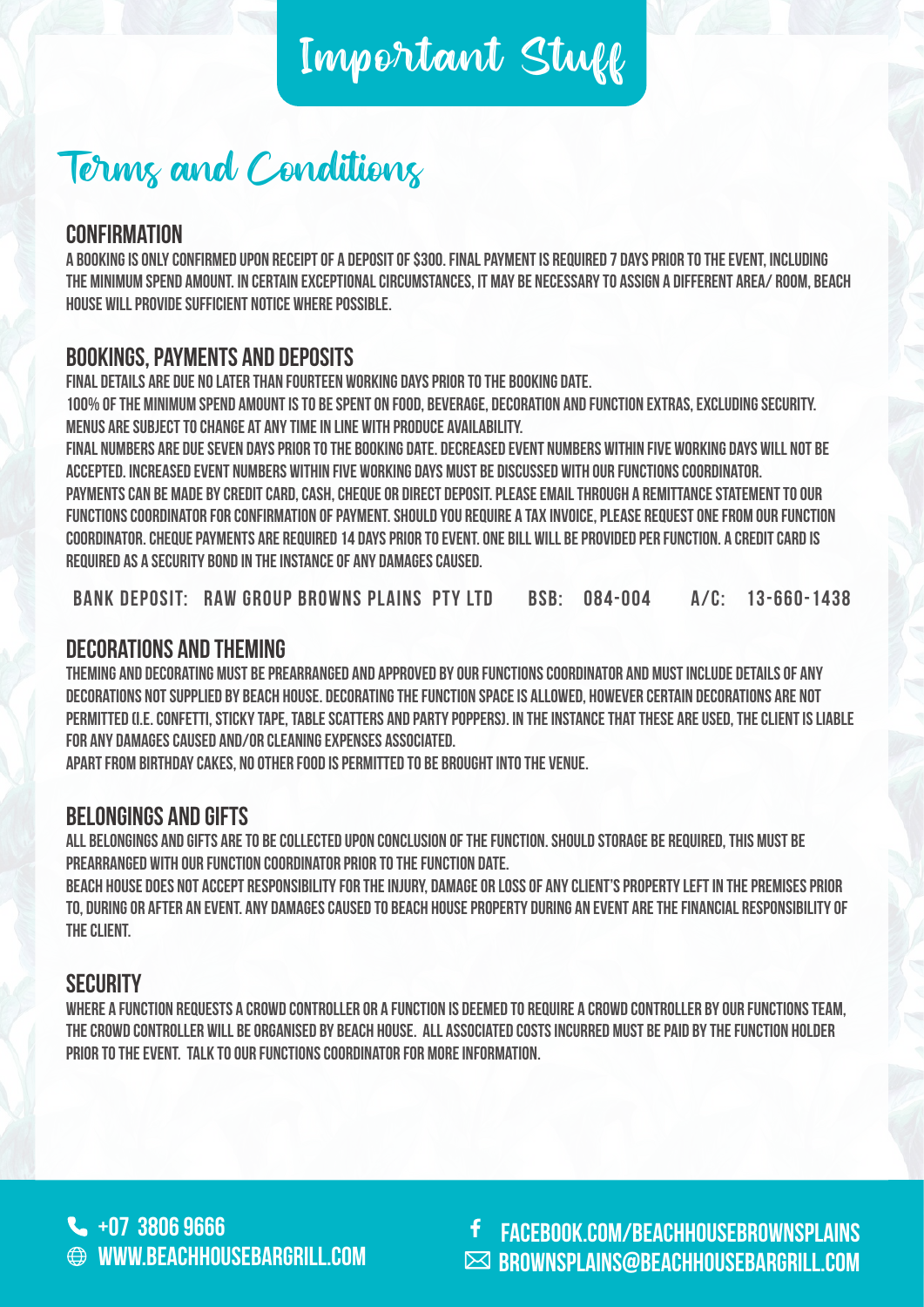## Important Stuff

#### **Minors**

Any guests under 18 years of age must have their parent/ legal guardian's supervision at all times and are restricted to movements within the function area only. Should a minor be found in other areas within the hotel unaccompanied, the minor and their parents/ legal guardians may be asked to leave the premise immediately.

All minors must vacate the premises no later than 10:00pm.

All minors attending a function must be outlined on the Minors Agreement form. In the instance, a minor is not on the submitted Minors Agreement form from the client, they may be denied entry along with their parents/ legal guardian. Beach House has zero-tolerance on underage drinking. Should a minor be found consuming alcohol the function may be shut down. Please consult our Functions Coordinator on any instance of a minor attending your event.

#### **Cancellations**

Written notification must be provided to the Functions Coordinator in all instances.

Notice outside 1 calendar month prior to the booking date, the deposit will be retained and held in trust for another date (for a six month period). Notice within 1 calendar month of the booking, 100% of the deposit will be retained. Notice within 14 days of the booking date 100% of the deposit will be retained and 100% of the agreed catering spend will be invoiced for payment within seven days. Any cancellation charged for third party items hired on behalf of the client is payable by the client. Change of date or postponement of the event booking will be treated as a cancellation at the discretion of your Functions Coordinator. Events booking in November/ December may have additional cancellation policies.

#### **Regulations**

Hotel Management and staff adhere to the laws governing the Responsible Service of Alcohol - Queensland Liquor Licensing Department. Patrons showing signs of undue intoxication or disorderly behaviour will be refused service and will be asked to leave the premises. Management has the right to exercise regulatory conditions at any time during a function if it is believed that the alcohol consumption rate is excessive.

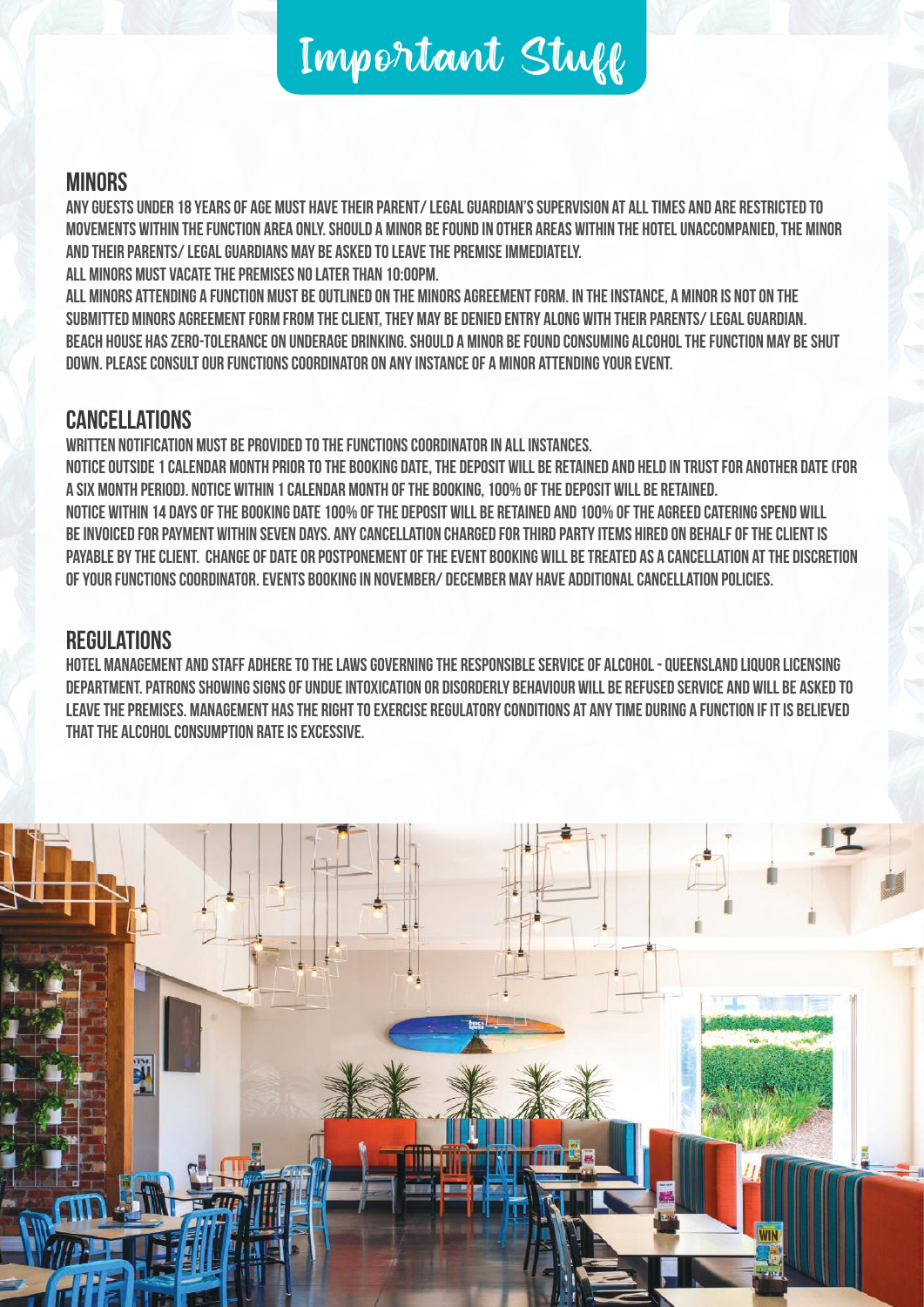|  | Notez |  |
|--|-------|--|
|  |       |  |
|  |       |  |
|  |       |  |
|  |       |  |
|  |       |  |
|  |       |  |
|  |       |  |
|  |       |  |
|  |       |  |
|  |       |  |

**+07 3806 9666 example 107 3806 9666 www.beachhousebargrill.com** +07 3420 0711 www.beachhousebargrill.com

**facebook.com/BeachHousebrownsplains**  facebook.com/BeachHouseGC **brownsplains@beachhousebargrill.com** rrownsdl ains@reachhi facerook.com/ReachHouseRROMASDLAINS.com